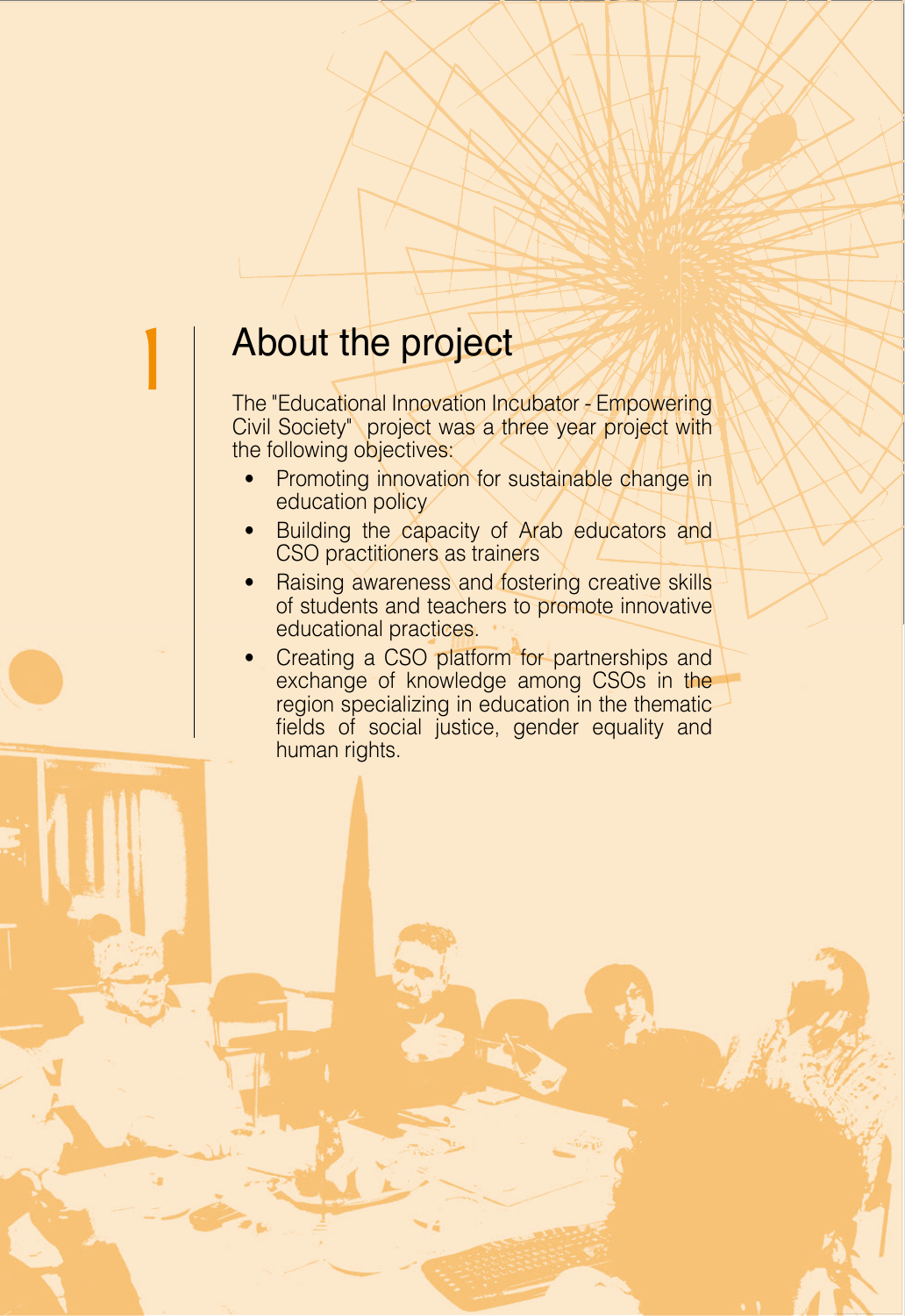The project aimed at three target groups - CSOs and specifically organizations' leadership; experienced activists and educators; young people (students and young professionals) interested in educational innovation and social change. The project included three main activities, each focused on one target group, linked to each other through cycles of learning. The following chart shows the sequential steps through which each activity was designed, within the process of learning, with increasing impact.

| <b>CSOLF</b>                                                        | <b>TOT</b>                                                       | <b>SLC</b>                                         | Mirco-<br>projects |
|---------------------------------------------------------------------|------------------------------------------------------------------|----------------------------------------------------|--------------------|
| <b>Civil Society</b><br>Organization<br>Leaders<br>8<br>Participant | Training of<br><b>Trainers</b><br>12 <sup>°</sup><br>Participant | Service<br>Learning<br>Course<br>24<br>Participant | 200<br>Participant |

**Civil Society Organization Learning Forum (CSOLF).** The goals of the Civil Society Organization Learning Forum were to (1) generate learning from the project actions as well as (2) foster and learn from the collaboration among the four CSO partner organizations. This learning process, however, extended beyond specific project issues and touched on areas of common concern among the partner organizations. The CSOLF consisted of two representatives from each of the partner organizations (Duroob, Masar, Sawa, and Anne Frank), the projects' research team (three people), and the program manager. It was facilitated by the senior member of the research team, an academic consultant with expertise in the areas of organizational learning. The CSOLF met every two months and held one intensive, two-day seminar every year. Because of the physical distance, the representatives from Anne Frank Center participated in the annual seminars but not the monthly meetings. The CSOLF process was desianed and facilitated by the project's research team, using methods based in Action Research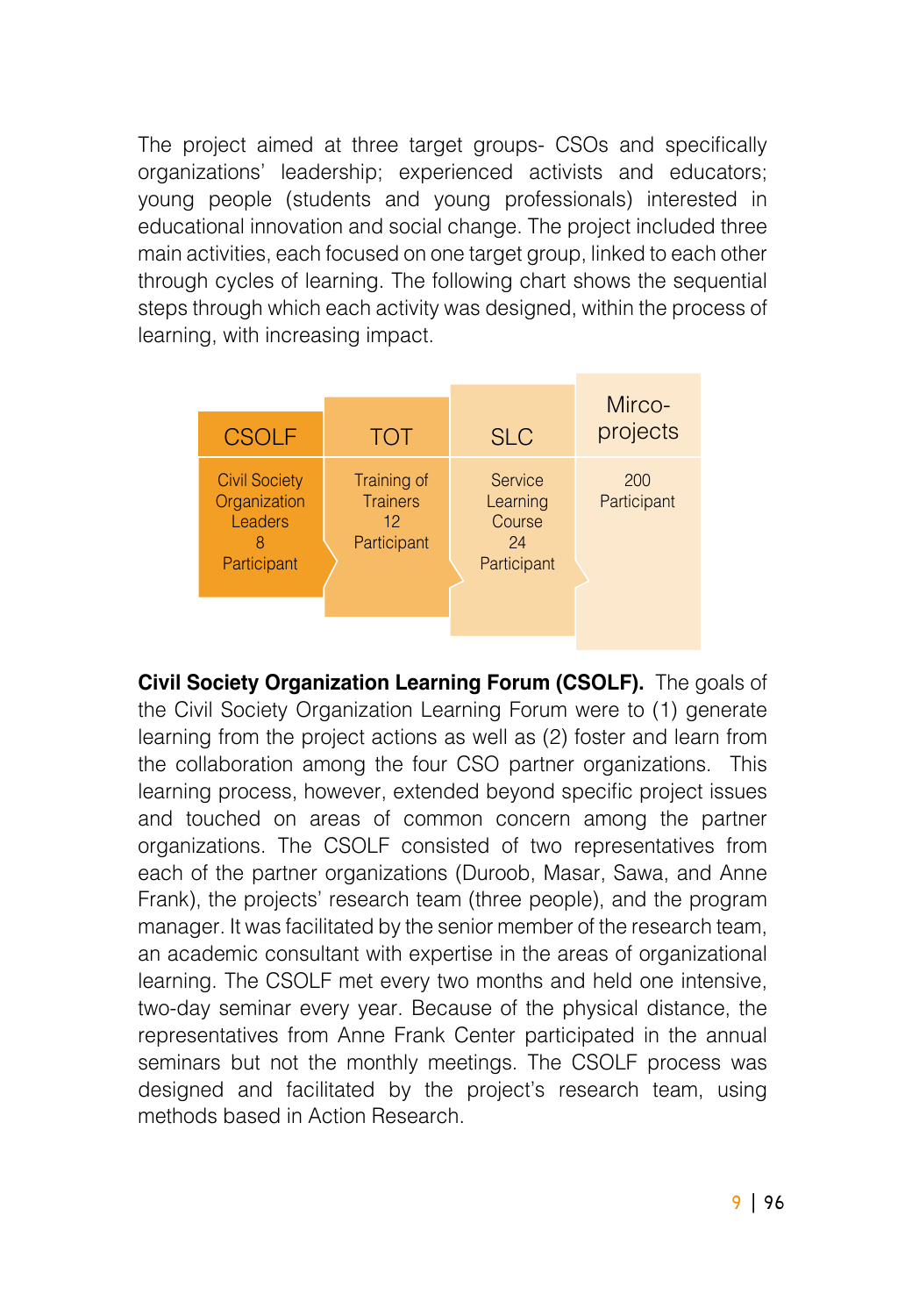**Training of Trainers (TOT).** The goal of the Training of Trainers (TOT) was to enable veteran professionals from the partner organizations to function as trainers in the field of innovative alternative education. Twelve individuals from partner organizations were chosen on basis of their field experience and potential as change agents. The ToT curriculum was developed and facilitated by a team consisting of the directors of Masar, Sawa, and Duroob. The course consisted of two :phases

- Learning Phase (10 months)- including both intensive seminars as well as periodic meetings – sometimes monthly and sometimes weekly.
- Practicum Phase (1 year)- in which the ToT participants designed a training program (Service Learning Course) and implemented it.

**Service Learning Course (SLC).** The goal of the Service Learning Course was to develop young Palestinians as educational and social innovators. It involved 24 college/university students and novice teachers from Israel and the West Bank. The course was designed and facilitated by the graduates of the ToT who functioned as mentors for the younger SLC participants. The SLC was a yearlong course that included a Learning Phase and a Practicum phase. In the Practicum Phase, the participants worked in small teams to develop and implement innovative educational "mini-projects" which were implemented within the framework of civil society organizations. The micro-projects were presented in public exhibition in Nazareth as a main event and in conference in Ramallah

The following Chart describes the sequential steps of development of these activities through the project.